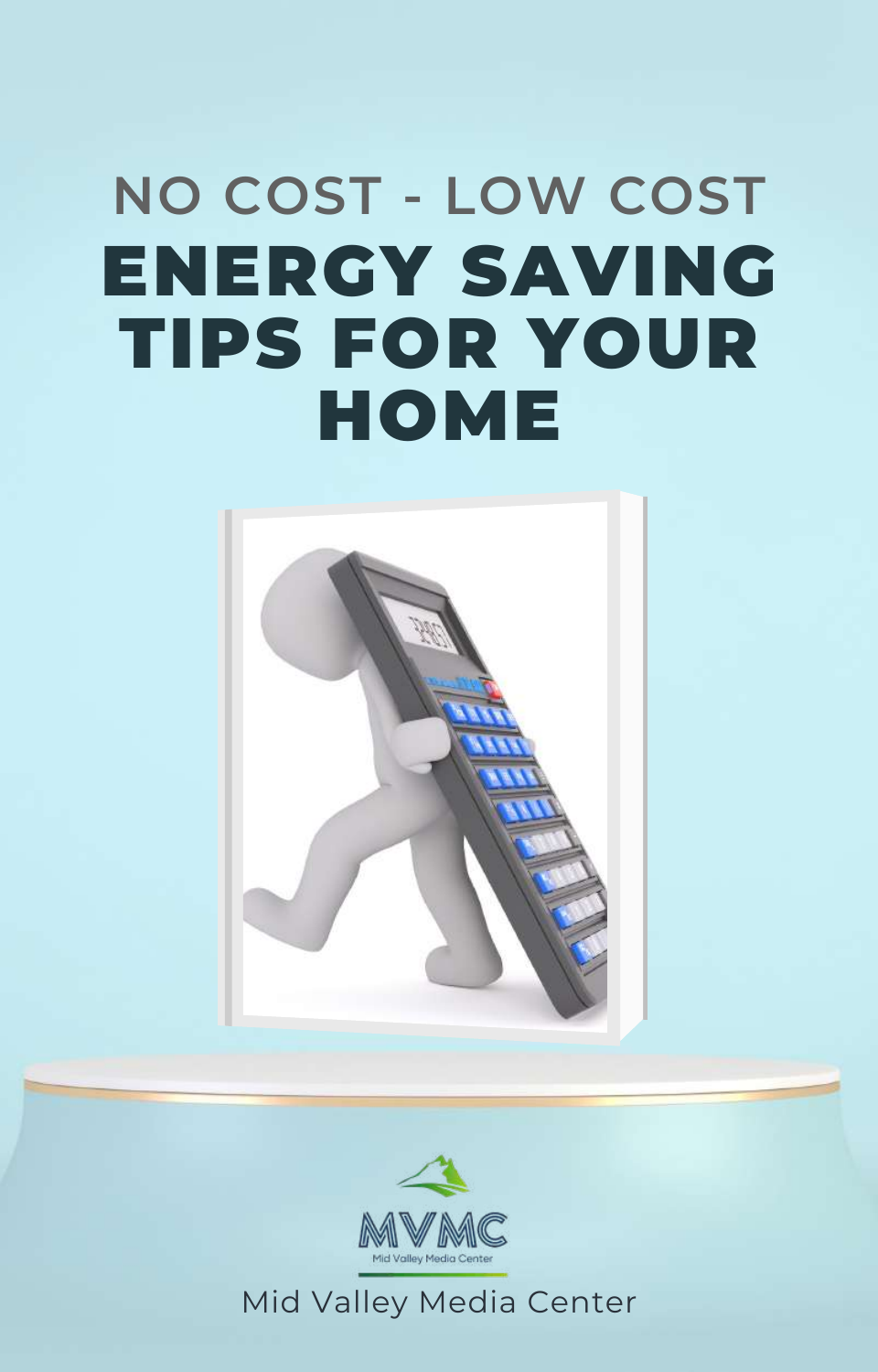## **Contents**

**1 Save Energy and Money Today**

**2 Your Home's Energy Use**

**4 Insulation and Sealing Air Leaks**

**10 Heating and Cooling**

**16 Water Heating**

**18 Windows**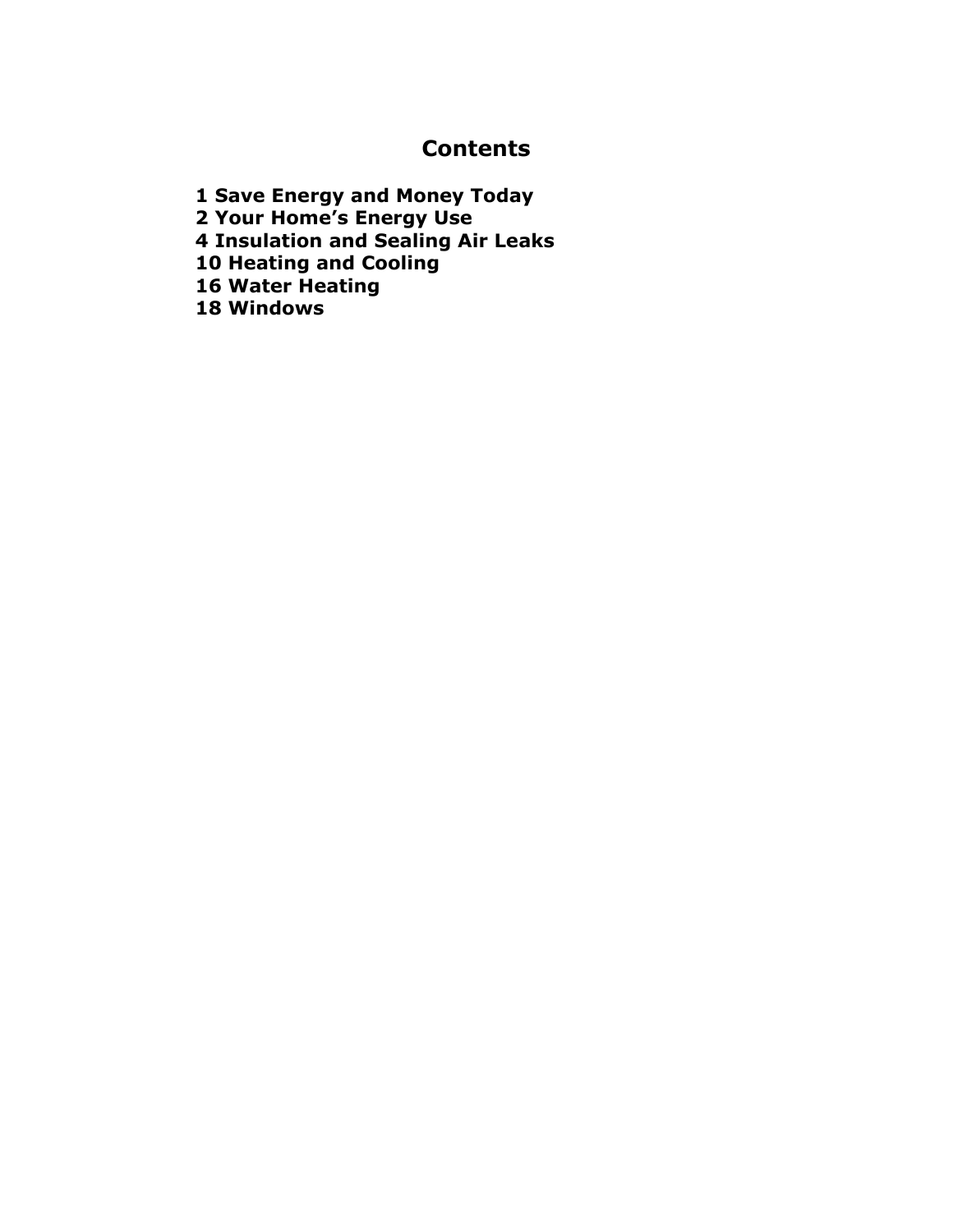## **Save Energy and Money Today**

Tips to Save Energy Today

• Set your thermostat comfortably low in the winter and comfortably high in the summer. Install a programmable thermostat that is compatible with your heating system.

- Use compact fluorescent light bulbs.
- Air dry dishes instead of using your dishwasher's drying cycle.
- Turn off your computer and monitor when not in use.

• Plug home electronics, such as TVs and DVD players, into power strips; turn the power strips off when the equipment is not in use (TVs and DVDs in standby mode still use several watts of power).

- Lower the thermostat on your hot water heater to 120° F.
- Take short showers instead of baths.
- Wash only full loads of dishes and clothes.

• Look for the ENERGY STAR® label on home appliances and products. ENERGY STAR products meet strict efficiency guidelines set by the U.S. Environmental Protection Agency and the U.S. Department of Energy.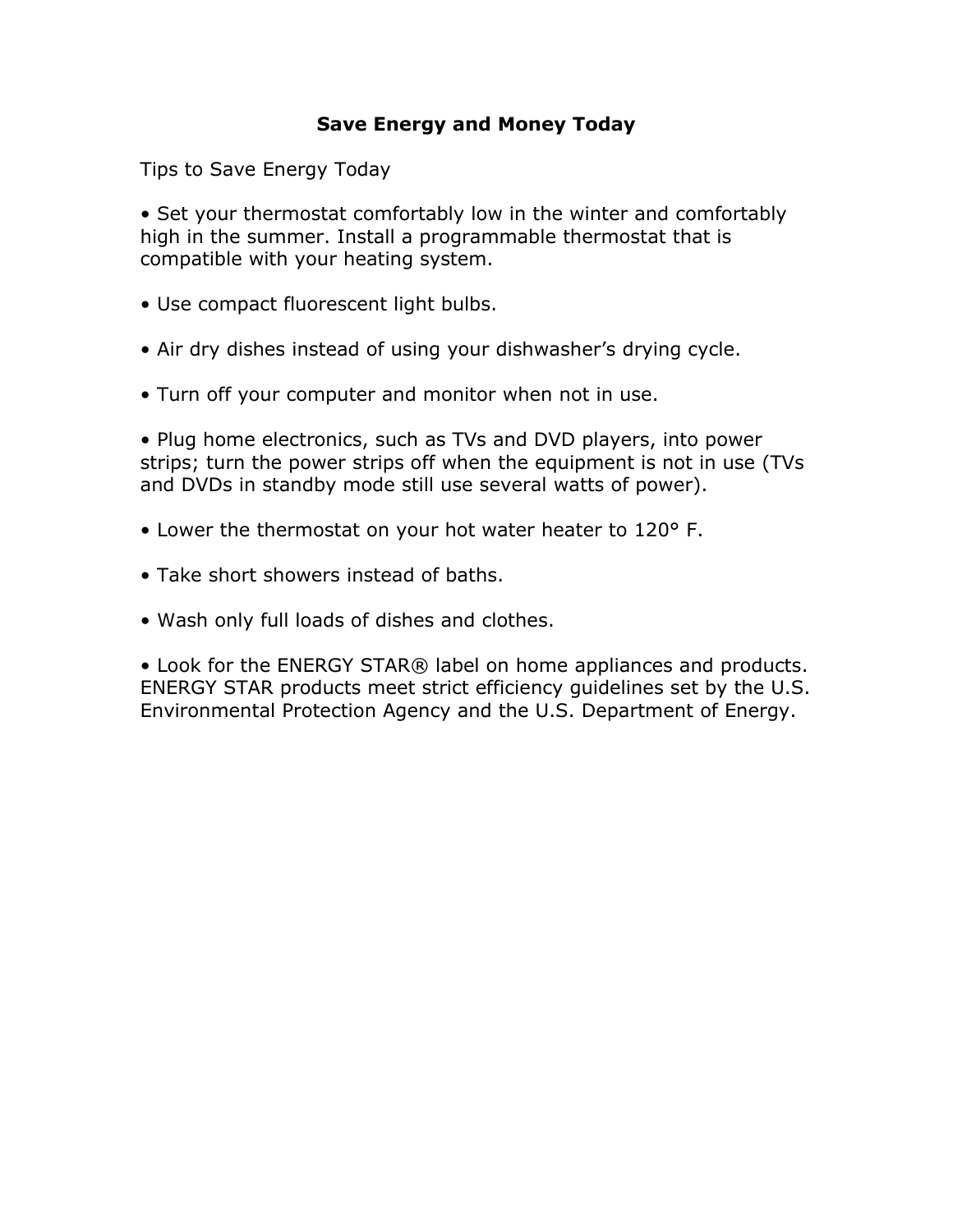## **Your Home's Energy Use**

The first step to taking a whole house energy efficiency approach is to find out which parts of your house use the most energy. A home energy audit will pinpoint those areas and suggest the most effective measures for cutting your energy costs. You can conduct a simple home energy audit yourself, you can contact your local utility, or you can call an independent energy auditor for a more comprehensive examination. For more information about home energy audits, including free tools and calculators, visit www.energysavers.gov or www.natresnet.org/resources/

## **Energy Auditing Tips**

• Check the insulation levels in your attic, exterior and basement walls, ceilings, floors, and crawl spaces. Visit www.energysavers.gov for instructions on checking your insulation levels.

• Check for holes or cracks around your walls, ceilings, windows, doors, light and plumbing fixtures, switches, and electrical outlets that can leak air into or out of your home.

• Check for open fireplace dampers.

• Make sure your appliances and heating and cooling systems are properly maintained. Check your owner's manuals for the recommended maintenance.

• Study your family's lighting needs and use patterns, paying special attention to high-use areas such as the living room, kitchen, and outside lighting. Look for ways to use lighting controls—like occupancy sensors, dimmers, or timers—to reduce lighting energy use, and replace standard (also called incandescent) light bulbs and fixtures with compact or standard fluorescent lamps.

#### Formulating Your Plan

After you have identified where your home is losing energy, assign priorities by asking yourself a few important questions:

- How much money do you spend on energy?
- Where are your greatest energy losses?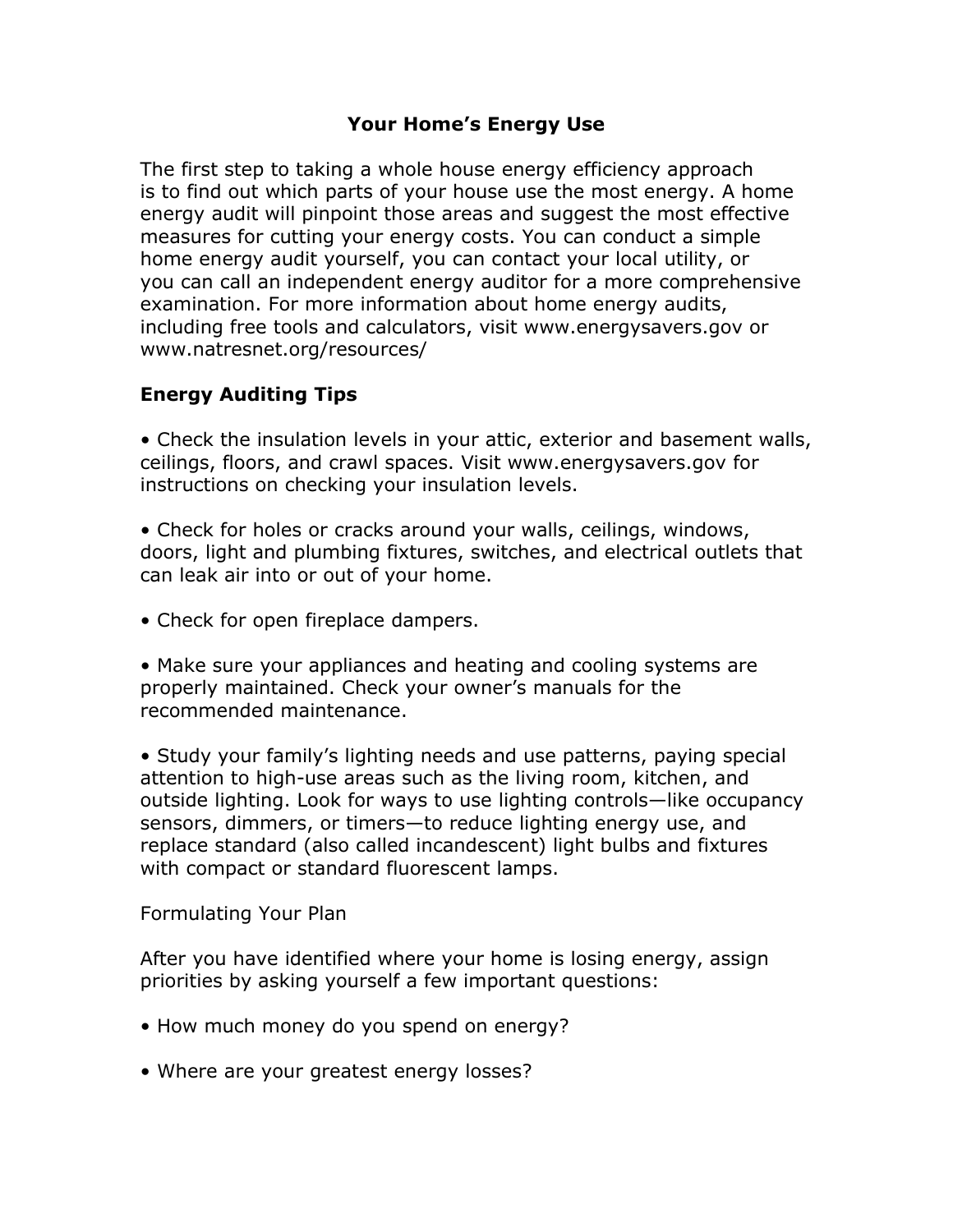• How long will it take for an investment in energy efficiency to pay for itself in energy cost savings?

• Do the energy saving measures provide additional benefits that are important to you (for example, increased comfort from installing double-paned, efficient windows)?

- How long do you plan to own your current home?
- Can you do the job yourself or will you need to hire a contractor?

• What is your budget and how much time do you have to spend on maintenance and repair?

How We Use Energy in Our Homes

Heating accounts for the biggest chunk of a typical utility bill.

Once you assign priorities to your energy needs, you can form a whole house efficiency plan. Your plan will provide you with a strategy for making smart purchases and home improvements that maximize energy efficiency and save the most money.

Another option is to get the advice of a professional. Many utilities conduct energy audits for free or for a small charge. For a fee, a professional contractor will analyze how well your home's energy systems work together and compare the analysis to your utility bills. He or she will use a variety of equipment such as blower doors, infrared cameras, and surface thermometers to find leaks and drafts.

After gathering information about your home, the contractor or auditor will give you a list of recommendations for cost effective energy improvements and enhanced comfort and safety. A good contractor will also calculate the return on your investment in high efficiency equipment compared with standard equipment.

Tips for Finding a Contractor

- Ask neighbors and friends for recommendations
- Look in the Yellow Pages
- Focus on local companies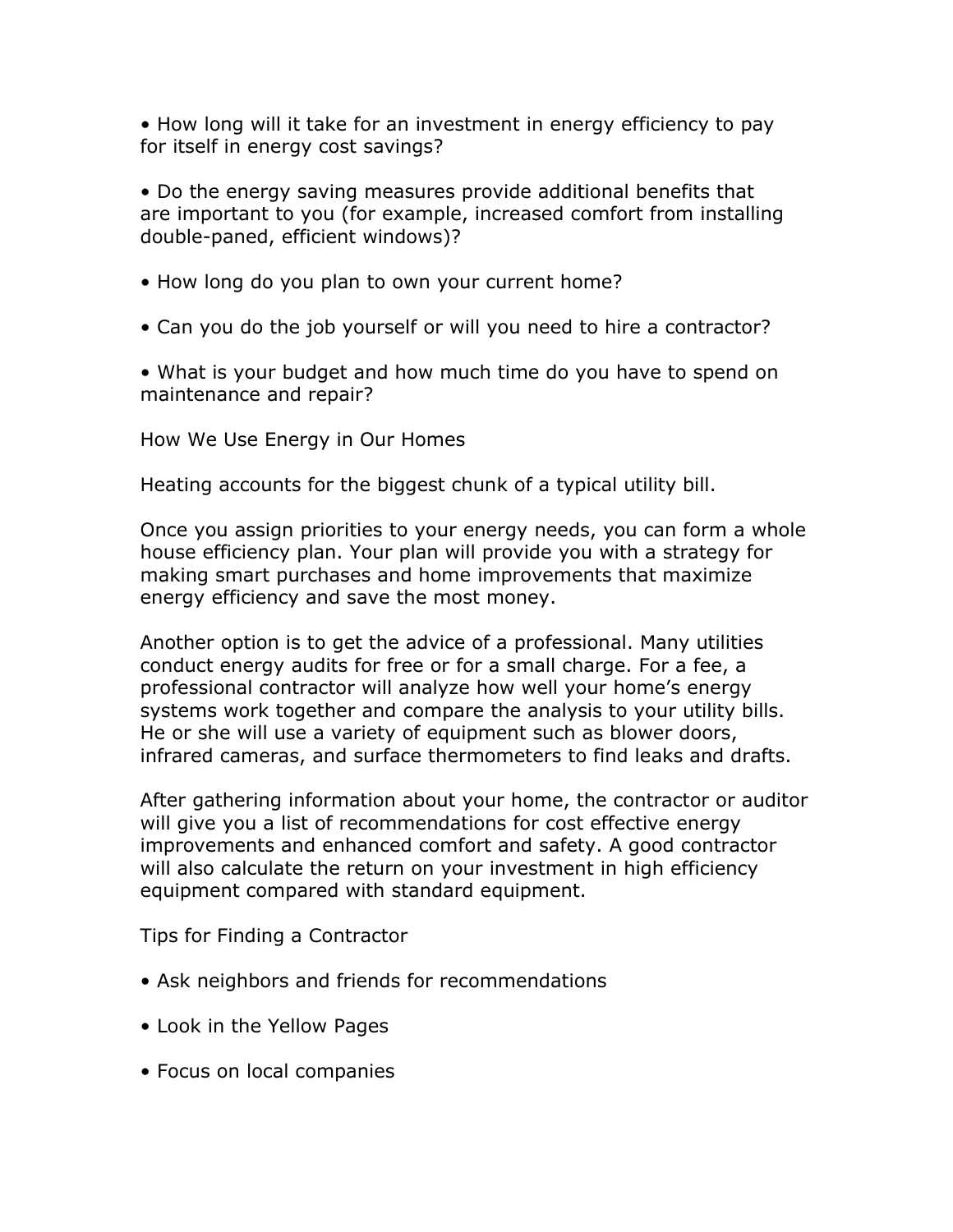- Look for licensed, insured contractors
- Get three bids with details in writing
- Ask about previous experience
- Check references
- Check with the Better Business Bureau

Checking your home's insulation is one of the fastest and most cost efficient ways to use a wholehouse approach to reduce energy waste and make the most of your energy dollars. A good insulating system includes a combination of products and construction techniques that protect a home from outside temperatures—hot and cold, protect it against air leaks, and control moisture. You can increase the comfort of your home while reducing your heating and cooling needs by up to 30% by investing just a few hundred dollars in proper insulation and sealing air leaks.

#### Insulation

First, check the insulation in your attic, ceilings, exterior and basement walls, floors, and crawl spaces to see if it meets the levels recommended for your area. Insulation is measured in R-values—the higher the R-value, the better your walls and roof will resist the transfer of heat. DOE recommends ranges of R-values based on local heating and cooling costs and climate conditions in different areas of the nation. State and local codes in some parts of the country may require lower R-values than the DOE recommendations,

#### Where to Insulate

Adding insulation in the areas shown below may be the best way to improve your home's energy efficiency.

**Crawl space Basement Attic Walls Floors**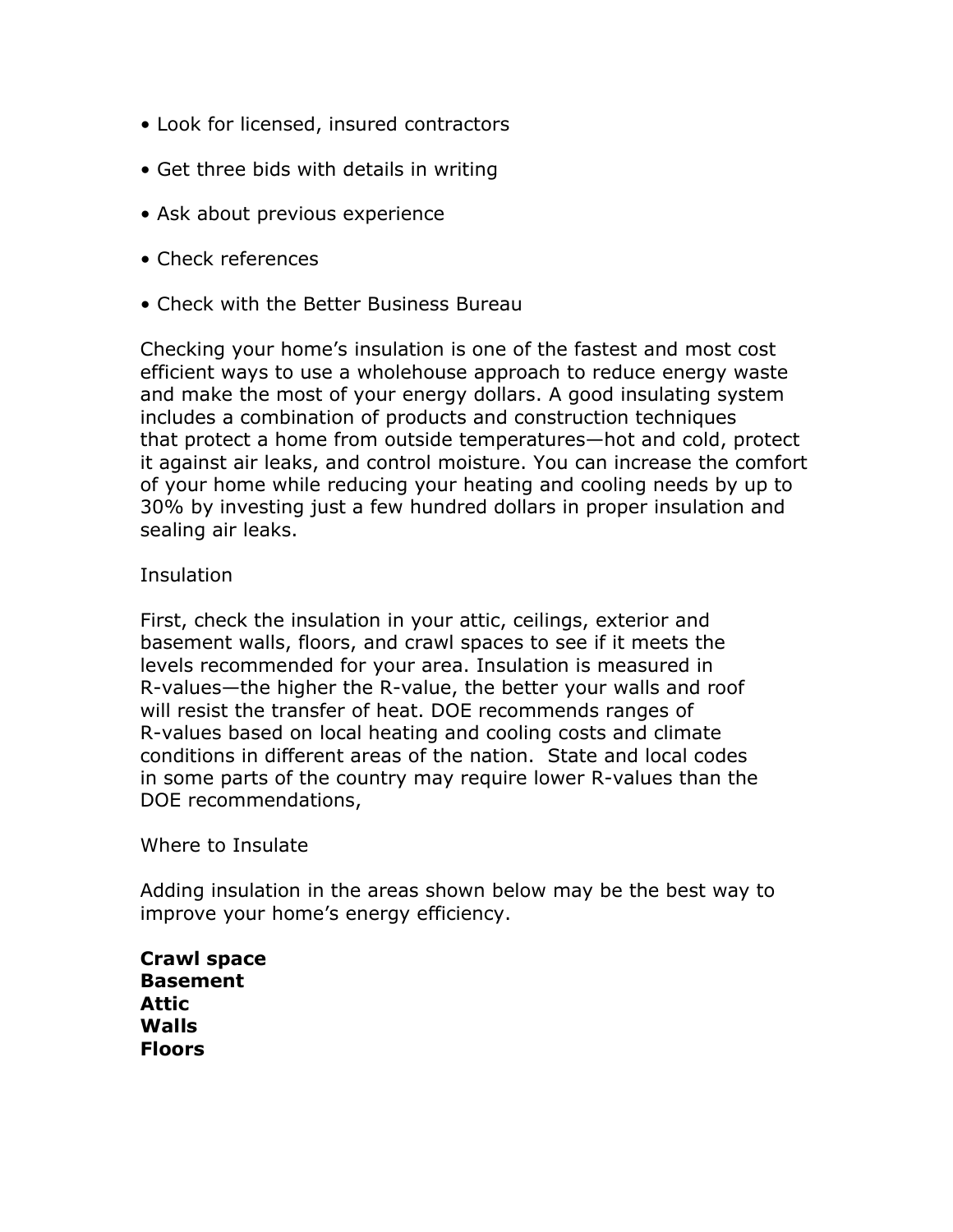For customized insulation recommendations, visit energysavers.gov and check out the Zip Code Insulation Calculator, which lists the most economic insulation levels for your new or existing home based on your zip code and other basic information about your home.

Although insulation can be made from a variety of materials, it usually comes in four types; each type has different characteristics.

Rolls and batts—or blankets—are flexible products made from mineral fibers, such as fiberglass and rock wool. They are available in widths suited to standard spacings of wall studs and attic or floor joists.

2x4 walls can hold R-13 or R-15 batts; 2x6 walls can have R-19or R-21 products.

Loose-fill insulation—usually made of fiberglass, rock wool, or cellulose comes in shreds, granules, or nodules. These small particles should be blown into spaces using special pneumatic equipment. The blown-in material conforms readily to building cavities and attics. Therefore, loose-fill insulation is well suited for places where it is difficult to install other types of insulation.

Rigid foam insulation—foam insulation typically is more expensive than fiber insulation. But it's very effective in buildings with space limitations and where higher R-values are needed. Foam insulation R-values range from R-4 to R-6.5 per inch of thickness (2.54 cm), which is up to 2 times greater than most other insulating materials of the same thickness.

Foam-in-place insulation—can be blown into walls and reduces air leakage.

## **Insulation Tips**

• Consider factors such as your climate, building design, and budget when selecting insulation R-values for your home.

• Use higher density insulation, such as rigid foam boards, in cathedral ceilings and on exterior walls.

• Ventilation plays a large role in providing moisture control and reducing summer cooling bills. Attic vents can be installed along the entire ceiling cavity to help ensure proper airflow from the soffit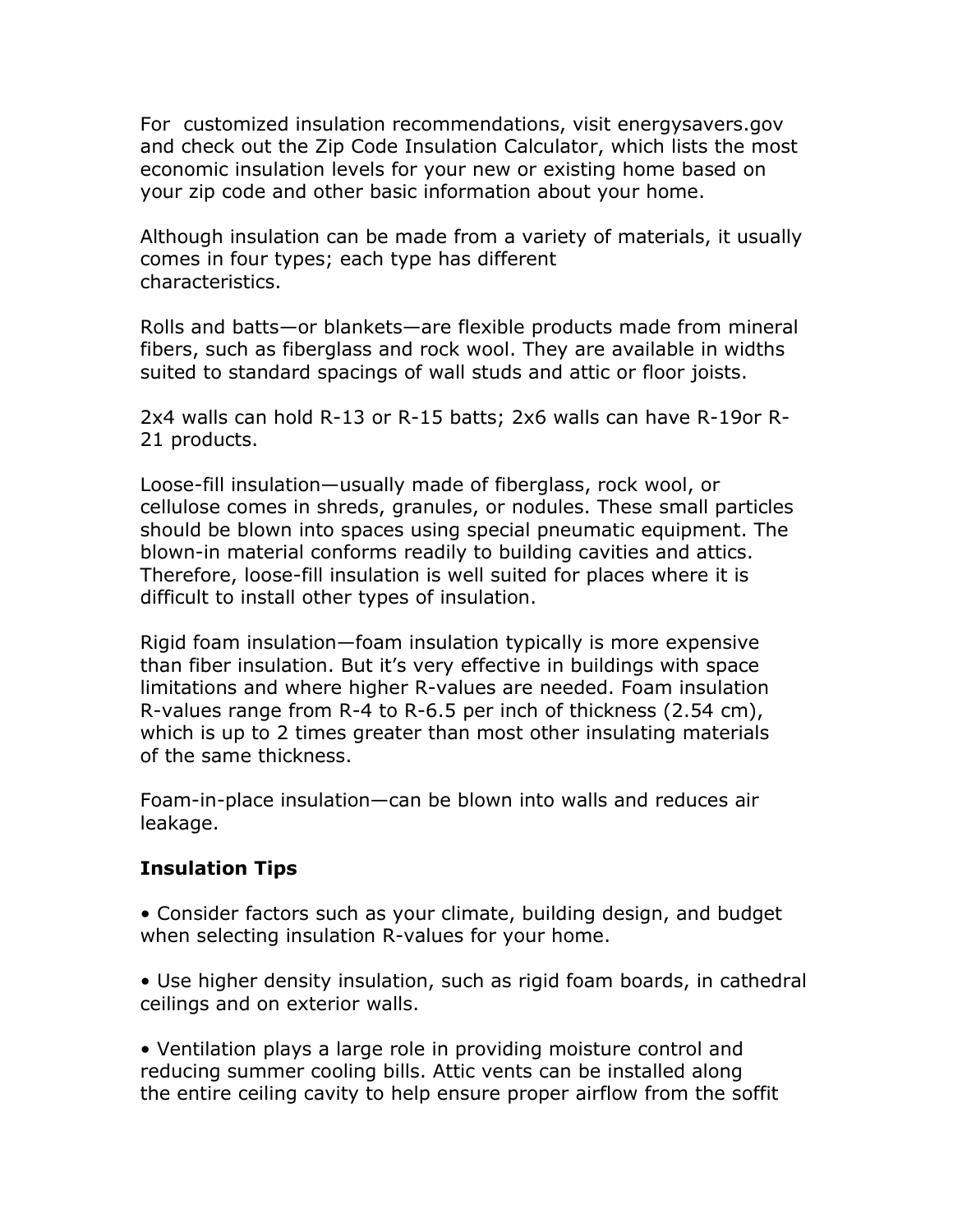to the attic to make a home more comfortable and energy efficient.

• Recessed light fixtures can be a major source of heat loss, but you need to be careful how close you place insulation next to a fixture unless it is marked IC—designed for direct insulation contact. Check your local building codes for recommendations.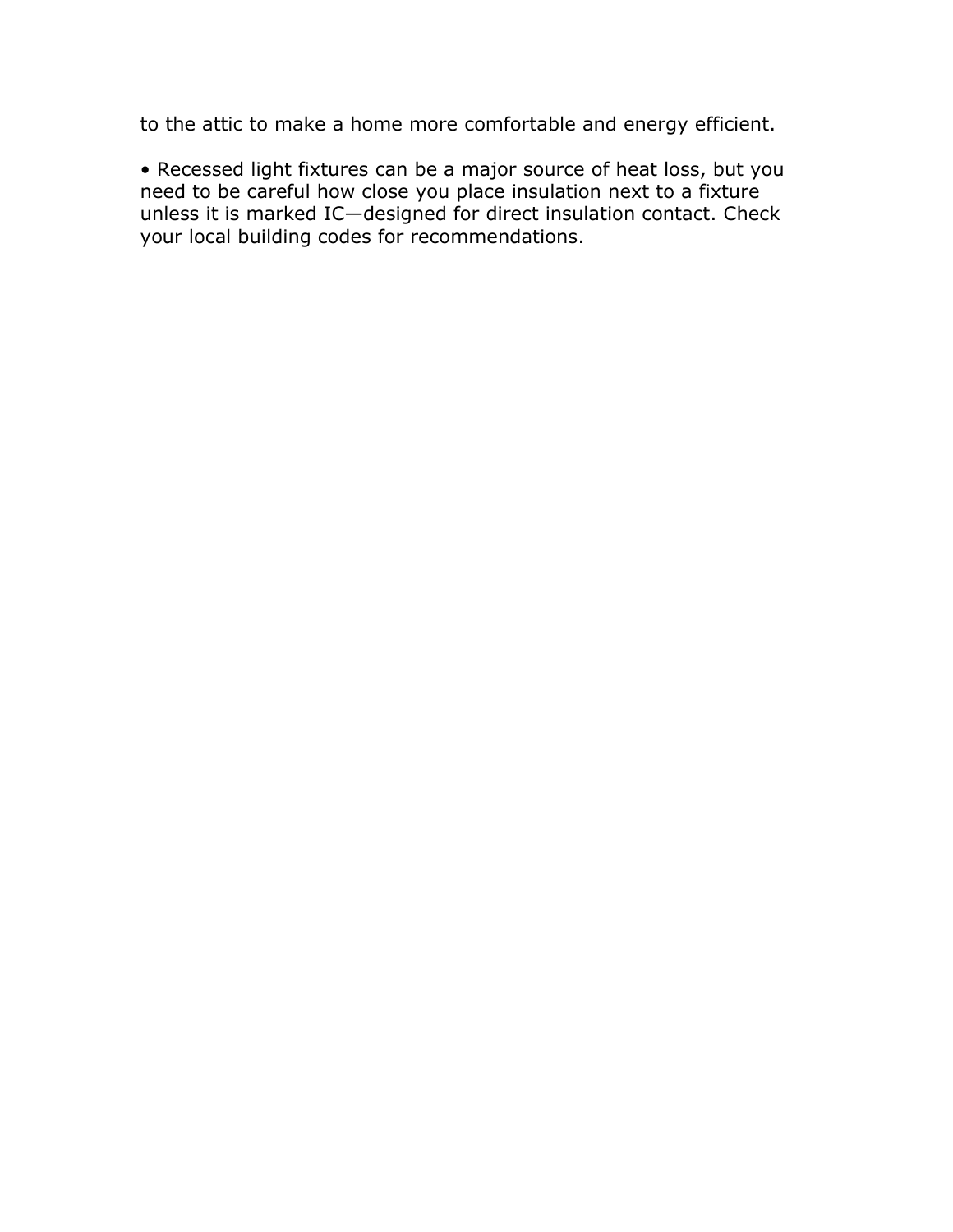## **Insulation and Sealing Air Leaks**

Should I Insulate My Home?

The answer is probably "yes" if you:

• Have an older home and haven't added insulation. Only 20% of homes built before 1980 are well insulated.

• Are uncomfortably cold in the winter or hot in the summer adding insulation creates a more uniform temperature and increases comfort.

- Build a new home, addition, or install new siding or roofing.
- Pay high energy bills.
- Are bothered by noise from outside—insulation muffles sound.

## **Long-Term Savings Tip**

One of the most cost-effective ways to make your home more comfortable year-round is to add insulation to your attic. Adding insulation to the attic is relatively easy and very cost effective. To find out if you have enough attic insulation, measure the thickness of the insulation. If it is less than R-22 (7 inches of fiber glass or rock wool or 6 inches of cellulose), you could probably benefit by adding more. Most U.S. homes should have between R-22 and R-49 insulation in the attic.

If your attic has enough insulation and your home still feels drafty and cold in the winter or too warm in the summer, chances are you need to add insulation to the exterior walls as well. This is a more expensive measure that usually requires a contractor, but it may be worth the cost if you live in a very hot or cold climate.

You may also need to add insulation to your crawl space. Either the walls of the ceawl space or the floor above the crawl space should be insulated.

How Much Insulation Does My Home Need?

For insulation recommendations tailored to your home, visit the DOE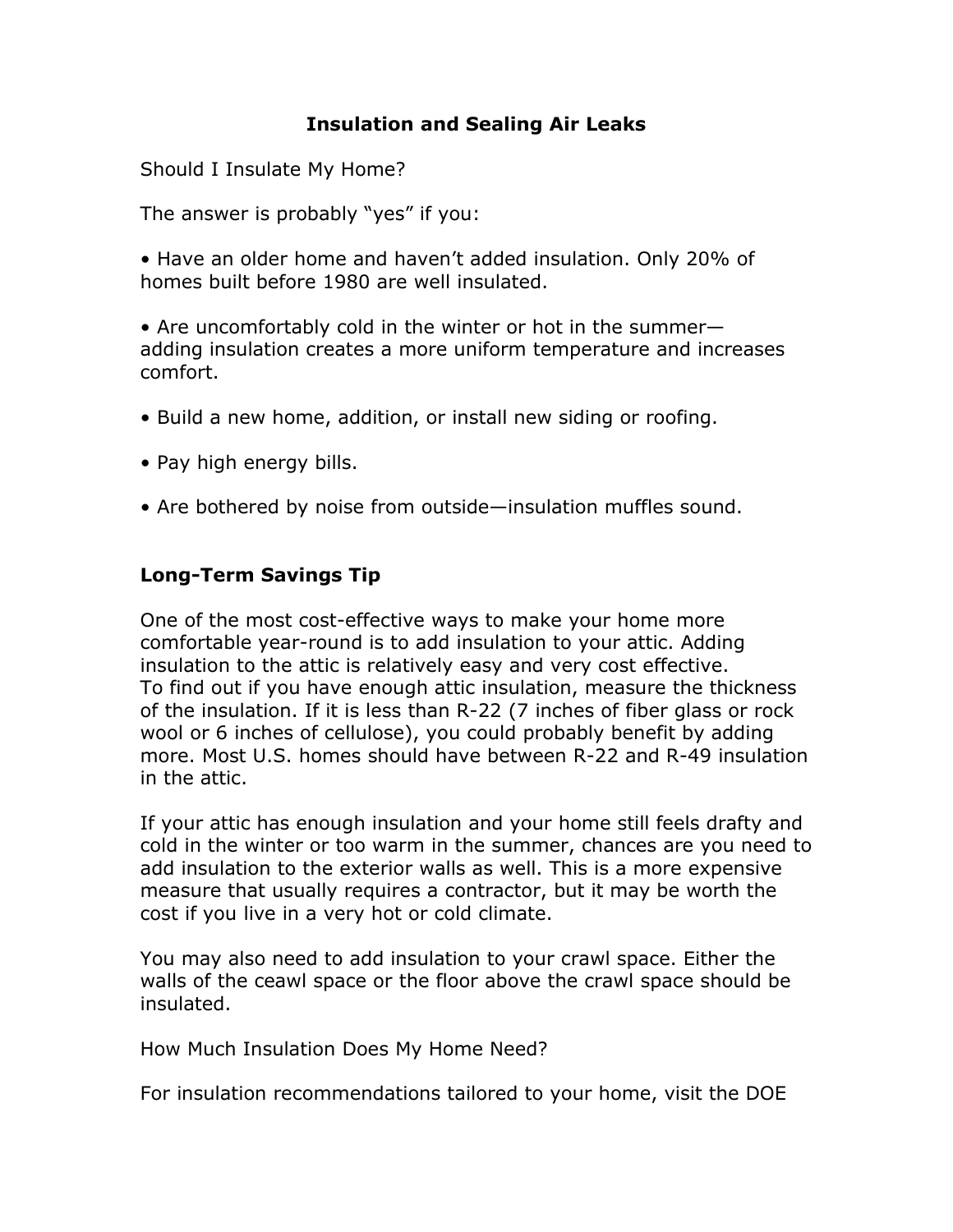**Click Here** for the Zip Code Insulation Calculator

#### New Construction

For new construction or home additions, R-11 to R-28 insulation is recommended for exterior walls depending on location. To meet this recommendation, most homes and additions constructed with 2 in. x 4 in. walls require a combination of wall cavity insulation, such as batts and insulating sheathing or rigid foam boards. If you live in an area with an insulation recommendation that is greater than R-20, you may want to consider building with 2 in. x 6 in. framing instead of 2 in. x 4 in. framing to allow room for thicker wall cavity insulation—R-19 to R-21.

Today, new products are on the market that provide both insulation and structural support and should be considered for new home construction or additions. Structural insulated panels, known as SIPS, and masonry products like insulating concrete forms are among these. Some homebuilders are even using an old technique borrowed from the pioneers, building walls using straw bales. Check online at www.energysavers.gov for more information on structural insulation.

Radiant barriers (in hot climates), reflective insulation, and foundation insulation should all be considered for new home construction.

## **Sealing Air Leaks**

Warm air leaking into your home during the summer and out of your home during the winter can waste a lot of your energy dollars. One of the quickest dollar-saving tasks you can do is caulk, seal, and weatherstrip all seams, cracks, and openings to the outside. You can save 10% or more on your energy bill by reducing the air leaks in your home.

## **Tips for Finding And Sealing Air Leaks**

• First, test your home for air tightness. On a windy day, hold a lit incense stick next to your windows, doors, electrical boxes, plumbing fixtures, electrical outlets, ceiling fixtures, attic hatches, and other locations where there is a possible air path to the outside. If the smoke stream travels horizontally, you have located an air leak that may need caulking, sealing, or weatherstripping.

Sources of Air Leaks in Your Home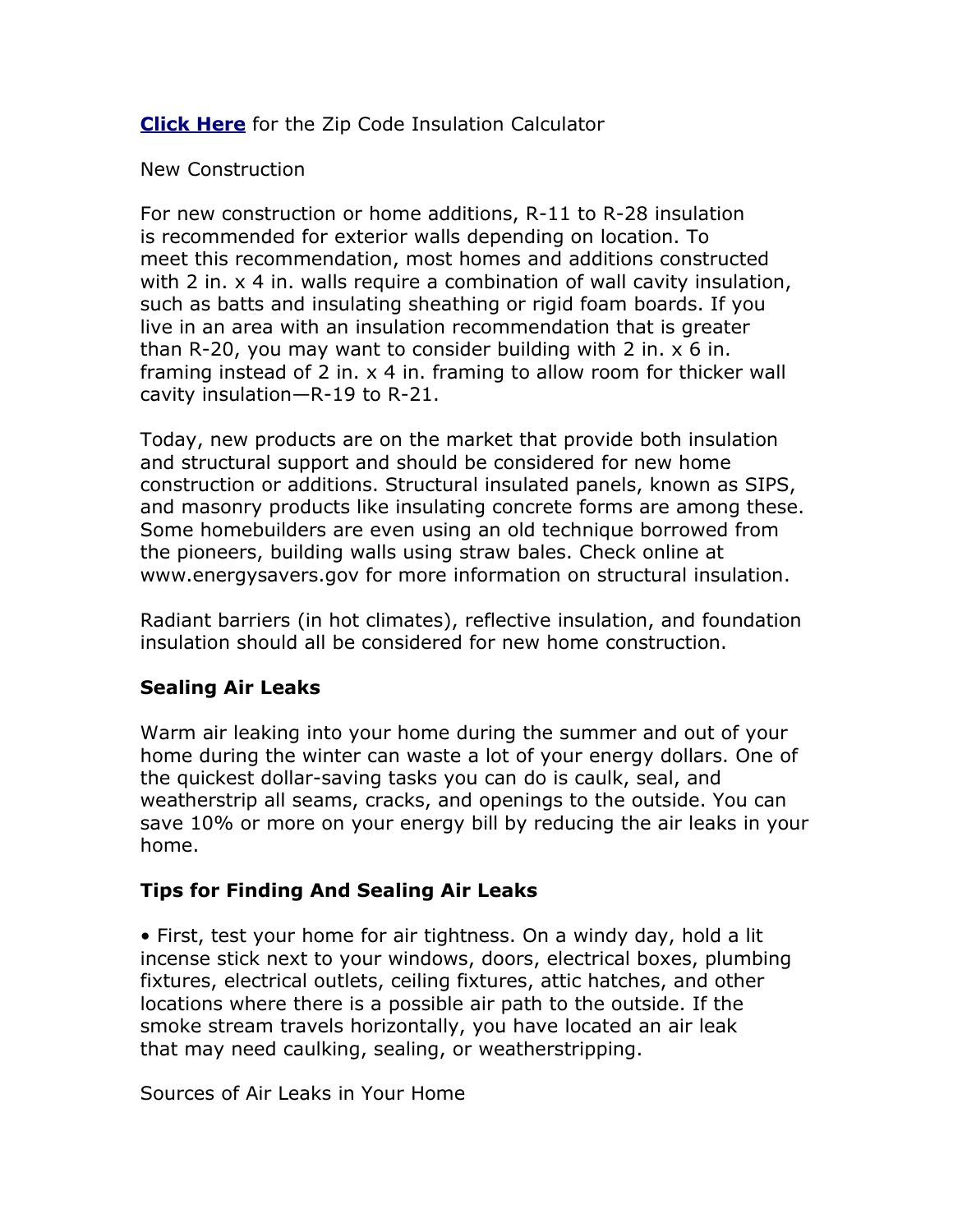Areas that leak air into and out of your home cost you lots of money.

Check the areas listed below.

Dropped ceiling Water heater and furnace flues Window frames Recessed light All ducts Electrical outlets and switches Attic entrance Door frames Plumbing and utility access Sill plates Chimney flashing

## **Insulation and Sealing Air Leaks**

• Caulk and weatherstrip doors and windows that leak air.

• Caulk and seal air leaks where plumbing, ducting, or electrical wiring penetrates through exterior walls, floors, ceilings, and soffits over cabinets.

• Install rubber gaskets behind outlet and switch plates on exterior walls.

• Look for dirty spots in your insulation, which often indicate holes where air leaks into and out of your house. You can seal the holes by stapling sheets of plastic over the holes and caulking the edges of the plastic.

• Install storm windows over single-pane windows or replace them with doublepane windows.

• When the fireplace is not in use, keep the flue damper tightly closed. A chimney is designed specifically for smoke to escape, so until you close it, warm air escapes—24 hours a day!

• For new construction, reduce exterior wall leaks by either installing house wrap, taping the joints of exterior sheathing, or comprehensively caulking and sealing the exterior walls.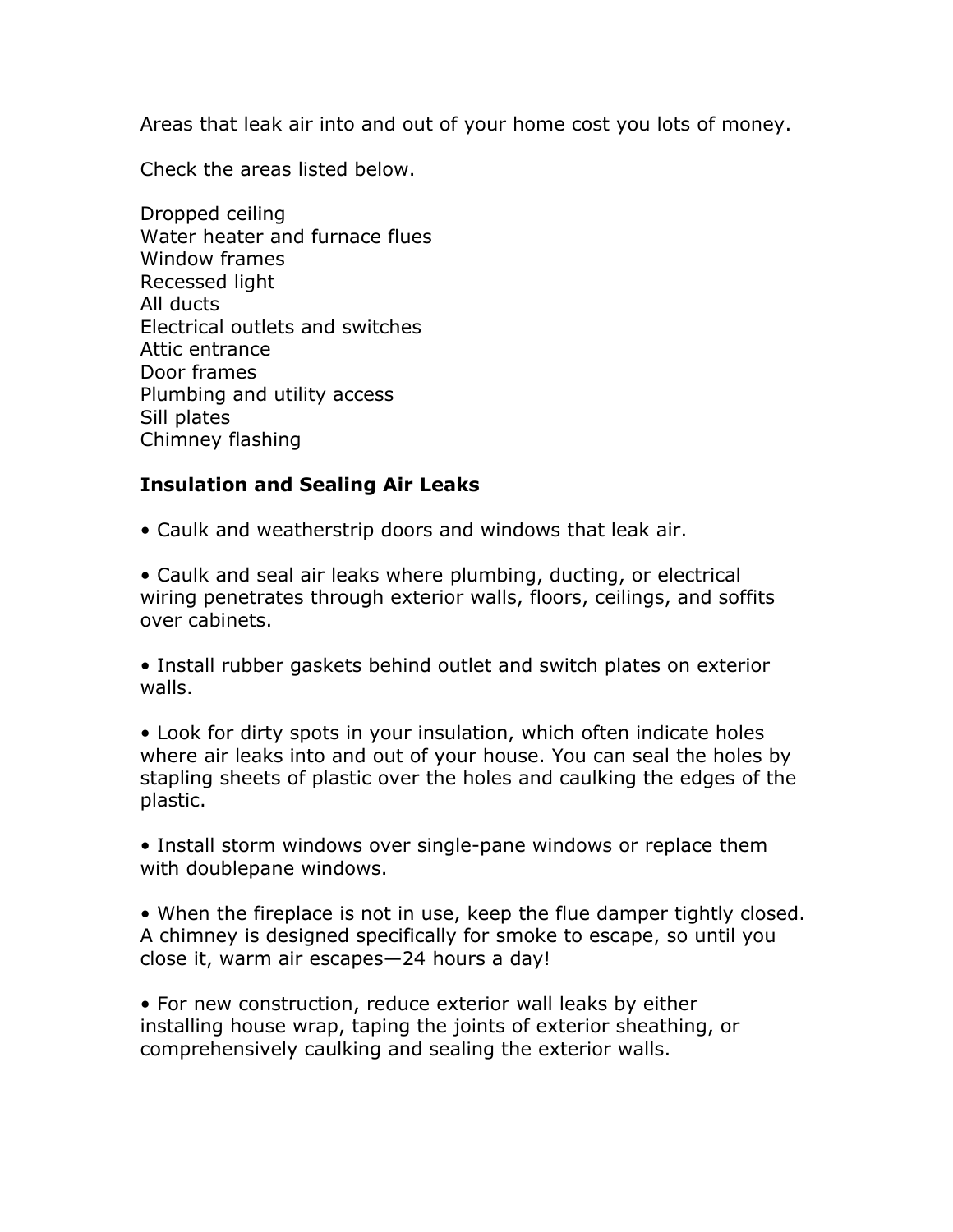## **How and Where Does the Air Escape?**

- Plumbing penetrations 13%
- Windows 10%
- Floors, walls, and ceiling 31%
- Fireplace 14%
- Fans and vents 4%
- Doors 11%
- Ducts 15%
- Electric outlets 2%

Air infiltrates into and out of your home through every hole, nook, and cranny. About one-third of this air infiltrates through openings in your ceilings, walls, and floors.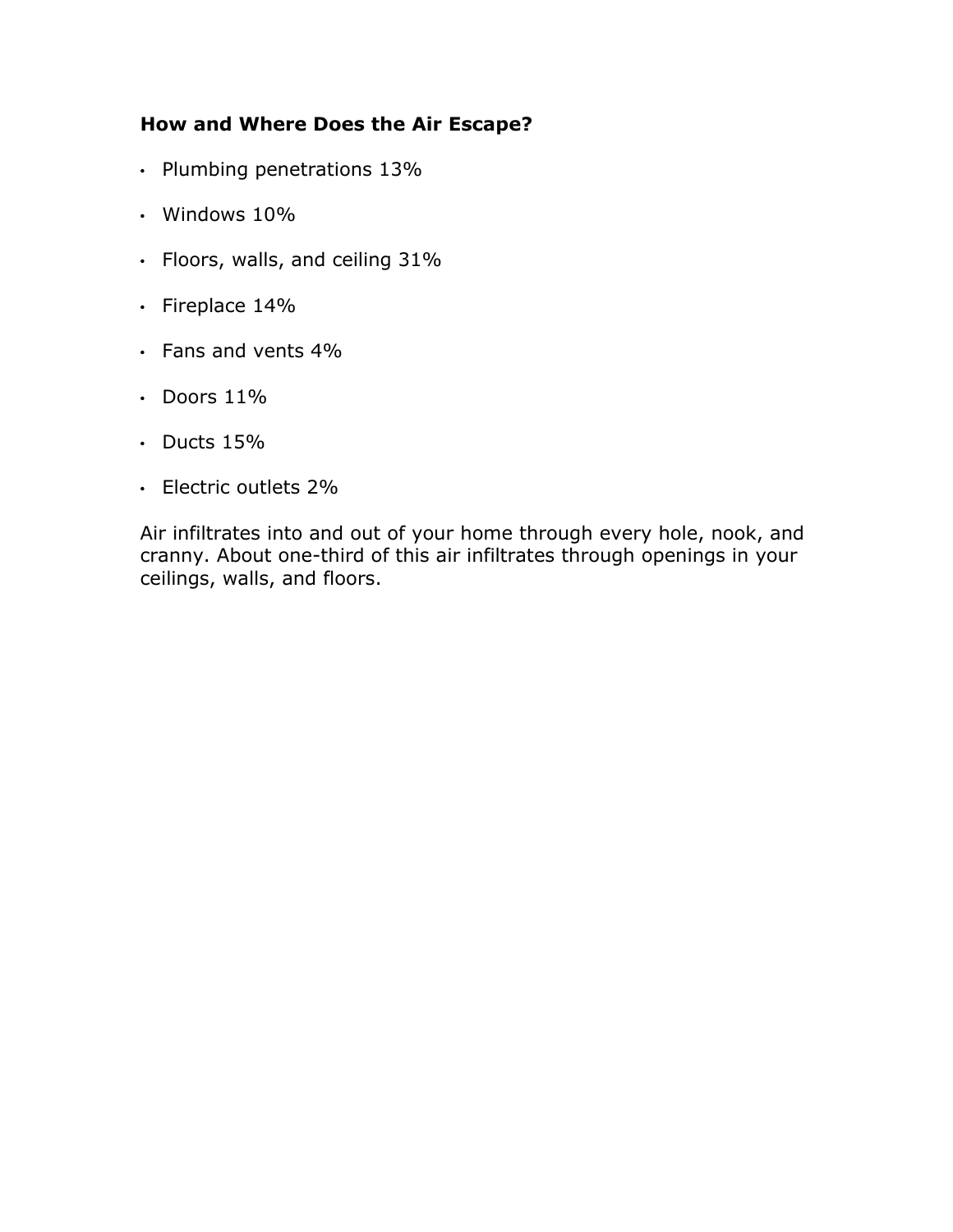#### **Heating and Cooling**

Heating and cooling your home uses more energy and drains more energy dollars than any other system in your home. Typically, 61% of your utility bill goes for heating and cooling. What's more, heating and cooling systems in the United States together emit over a half billion tons of carbon dioxide into the atmosphere each year, adding to global warming. They also generate about 24% of the nation's sulfur dioxide and 12% of the nitrogen oxides, the chief ingredients in acid rain.

No matter what kind of heating, ventilation, and air-conditioning system you have in your house, you can save money and increase your comfort by properly maintaining and upgrading your equipment. But remember, an energy-efficient furnace alone will not have as great an impact on your energy bills as using the whole-house approach.

By combining proper equipment maintenance and upgrades with appropriate insulation, air sealing, and thermostat settings, you can cut your energy bills and your pollution output in half.

#### **Heating and Cooling Tips**

• Set your thermostat as low as is comfortable in the winter and as high as is comfortable in the summer.

- Clean or replace filters on furnaces once a month or as needed.
- Clean warm-air registers, baseboard heaters, and radiators as needed; make sure they're not blocked by furniture, carpeting, or drapes.
- Bleed trapped air from hot-water radiators once or twice a season; if in doubt about how to perform this task, call a professional.

• Place heat-resistant radiator reflectors between exterior walls and the radiators.

• Turn off kitchen, bath, and other exhaust fans within 20 minutes after you are done cooking or bathing; when replacing exhaust fans, consider installing high-efficiency, low-noise models.

• During the heating season, keep the draperies and shades on your southfacing windows open during the day to allow the sunlight to enter your home and closed at night to reduce the chill you may feel from cold windows.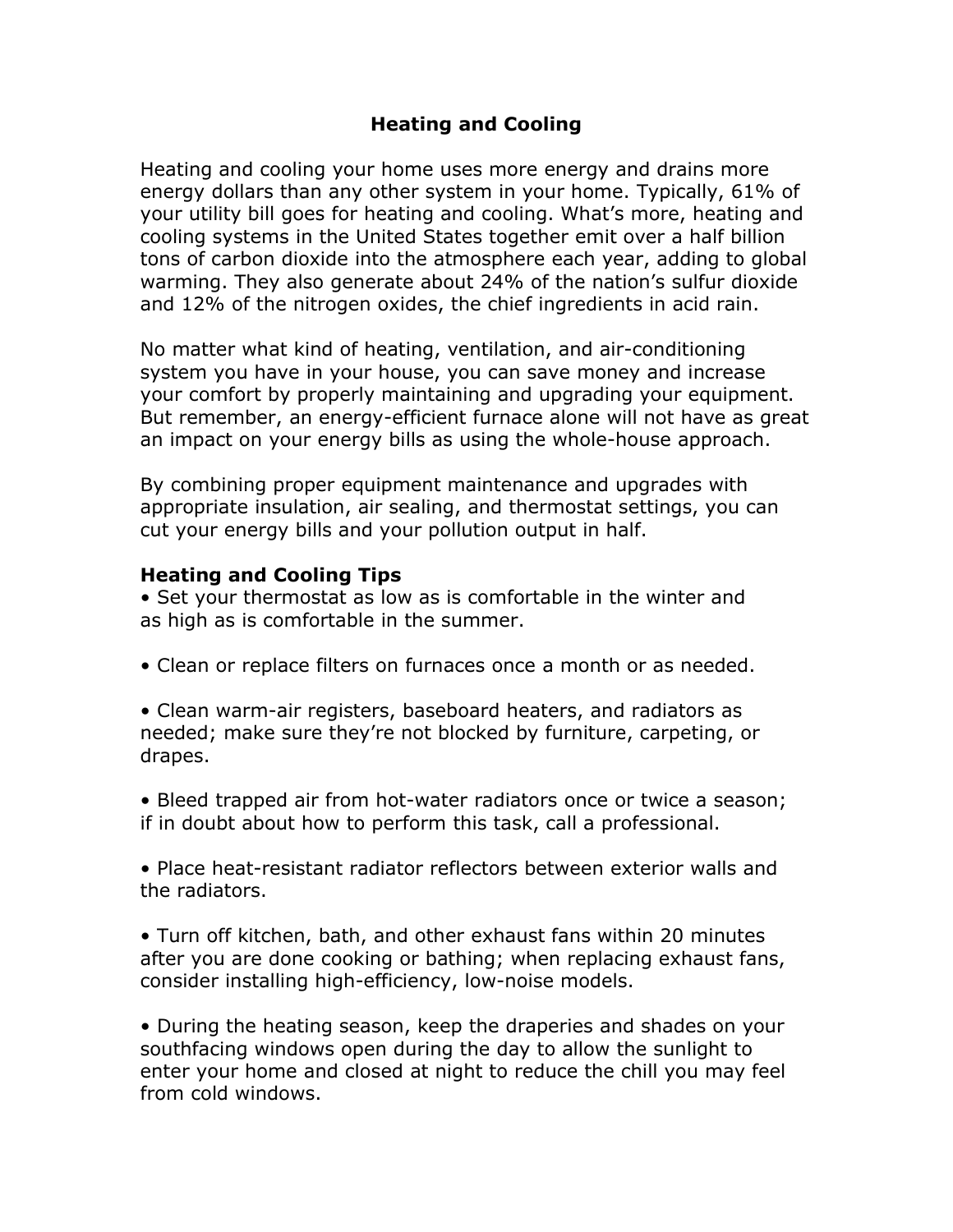• During the cooling season, keep the window coverings closed during the day to prevent solar gain.

## **Long-Term Savings Tips**

• Select energy-efficient products when you buy new heating and cooling equipment. Your contractor should be able to give you energy fact sheets for different types, models, and designs to help you.

#### **Ducts**

One of the most important systems in your home, though it's hidden beneath your feet and over your head, may be wasting a lot of your energy dollars.

Your home's duct system, a branching network of tubes in the walls, floors, and ceilings, carries the air from your home's furnace and central air conditioner to each room. Ducts are made of sheet metal, fiber glass, or other materials. Unfortunately, many duct systems are poorly insulated or not insulated properly. Ducts that leak heated air into unheated spaces can add hundreds of dollars a year to your heating and cooling bills. Insulating ducts that are in unconditioned spaces is usually very cost effective. If you are buying a new duct system, consider one that comes with insulation already installed.

Sealing your ducts to prevent leaks is even more important if the ducts are located in an unconditioned area such as an attic or vented crawl space. If the supply ducts are leaking, heated or cooled air can be forced out unsealed joints and lost. In addition, unconditioned air can be drawn into return ducts through unsealed joints.

In the summer, hot attic air can be drawn in, increasing the load on the air conditioner. In the winter, your furnace will have to work longer to keep your house comfortable. Either way, your energy losses cost you money. Minor duct repairs are easy to do, Here are a few simple tips to help with minor duct repairs.

## **Duct Tips**

• Check your ducts for air leaks. First, look for sections that should be joined but have separated and then look for obvious holes.

• If you use tape to seal your ducts, avoid cloth-backed, rubber adhesive duct tape, which tends to fail quickly. Researchers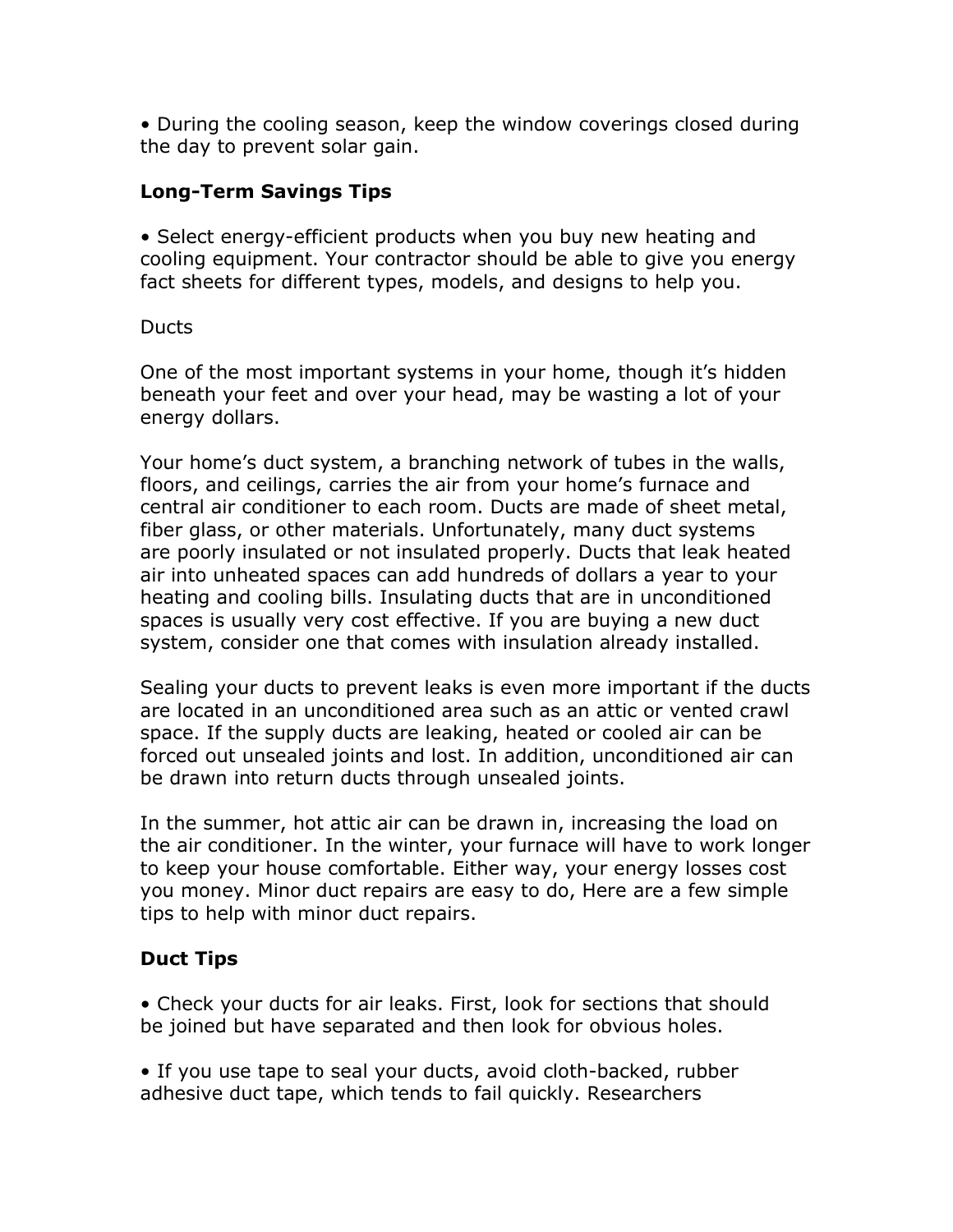recommend other products to seal ducts: mastic, butyl tape, foil tape, or other heat approved tapes. Look for tape with the Underwriters Laboratories logo.

• Remember that insulating ducts in the basement will make the basement colder. If both the ducts and the basement walls are uninsulated, consider insulating both.\*

\* Note: Water pipes and drains in unconditioned spaces could freeze and burst in the space if the heat ducts are fully insulated, because there would be no heat source to prevent the space from freezing in cold weather. However, using an electric heating tape wrap on the pipes can prevent this.

- If your basement has been converted to a living area, install both supply and return registers in the basement rooms.
- Be sure a well-sealed vapor barrier exists on the outside of the insulation on cooling ducts to prevent moisture buildup.

• For new construction, consider placing ducts in conditioned space—space that is heated and cooled—instead of running ducts through unconditioned areas like the crawl space or attic, which is less efficient.

#### **Fireplaces**

When you cozy up next to a crackling fire on a cold winter day, you probably don't realize that your fireplace is one of the most inefficient heat sources you can possibly use. It literally sends your energy dollars right up the chimney along with volumes of warm air. A roaring fire can exhaust as much as 24,000 cubic feet of air per hour to the outside, which must be replaced by cold air coming into the house from the outside. Your heating system must warm up this air, which is then exhausted through your chimney. If you use your conventional fireplace while your central heating system is on, these tips can help reduce energy losses.

## **Fireplace Tips**

• If you never use your fireplace, plug and seal the chimney flue.

• Keep your fireplace damper closed unless a fire is going. Keeping the damper open is like keeping a window wide open during the winter; it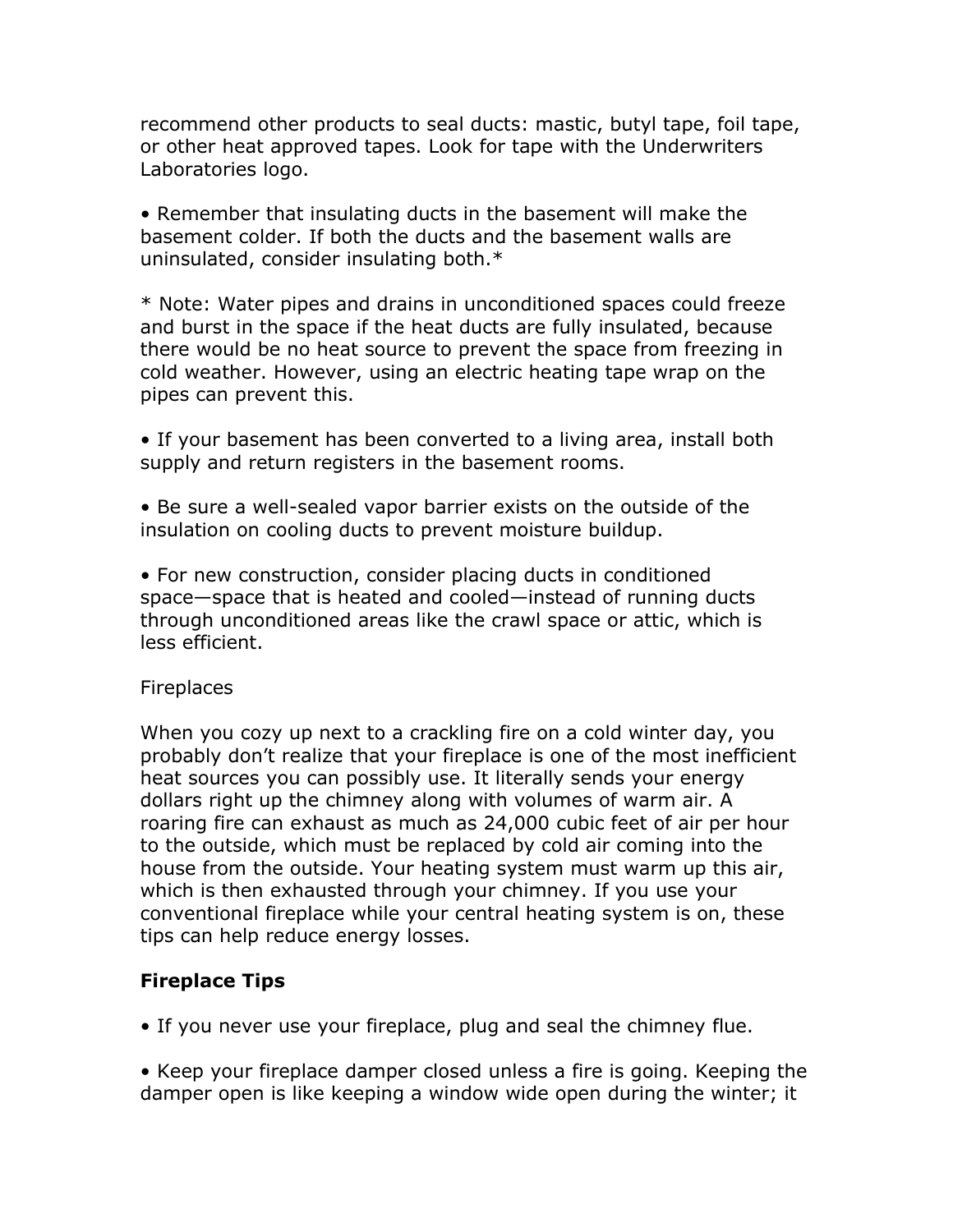allows warm air to go right up the chimney.

• When you use the fireplace, reduce heat loss by opening dampers in the bottom of the firebox (if provided) or open the nearest window slightly— approximately 1 inch—and close doors leading into the room. Lower the thermostat setting to between 50° and 55°F.

• Install tempered glass doors and a heat-air exchange system that blows warmed air back into the room.

- Check the seal on the flue damper and make it as snug as possible.
- Add caulking around the fireplace hearth.

• Use grates made of C-shaped metal tubes to draw cool room air into the fireplace and circulate warm air back into the room.

Natural Gas and Oil Heating Systems

If you plan to buy a new heating system, ask your local utility or state energy office for information about the latest technologies available to consumers. They can advise you about more efficient systems on the market today. For example, many newer models incorporate designs for burners and heat exchangers that result in higher efficiencies during operation and reduce heat loss when the equipment is off. Consider a sealed combustion furnace; they are both safer and more efficient.

## **Long-Term Savings Tip**

• Install a new energy-efficient furnace to save money over the long term. Look for the ENERGY STAR and EnergyGuide labels.

Programmable Thermostats

You can save as much as 10% a year on your heating and cooling bills by simply turning your thermostat back 10% to 15% for 8 hours. You can do this automatically without sacrificing comfort by installing an automatic setback or programmable thermostat.

Using a programmable thermostat, you can adjust the times you turn on the heating or air-conditioning according to a pre-set schedule. As a result, the equipment doesn't operate as much when you are asleep or when the house or part of the house is not occupied.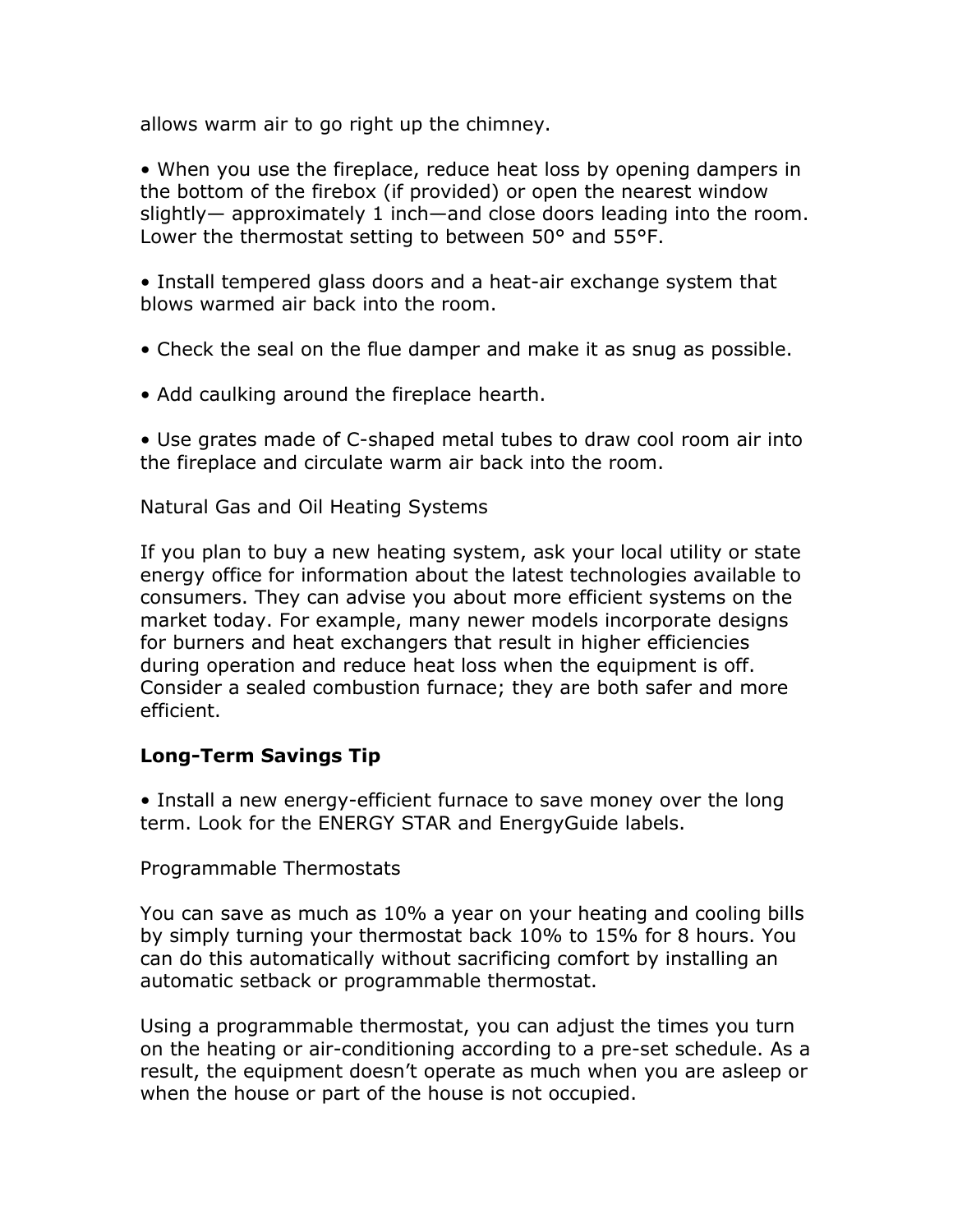Programmable thermostats can store and repeat multiple daily settings (six or more temperature settings a day) that you can manually override without affecting the rest of the daily or weekly program.

#### Landscaping

Landscaping is a natural and beautiful way to keep your home cool in summer and reduce your energy bills. In addition to adding aesthetic value and environmental quality to your home, a well-placed tree, shrub, or vine can deliver effective shade, act as a windbreak, and reduce overall energy bills.

Carefully positioned trees can save up to 25% of a typical household's energy used for heating and cooling. Computer models from DOE predict that just three trees, properly placed around the house, can save an average household between \$100 and \$250 in heating and cooling energy costs annually.

Studies conducted by Lawrence Berkeley National Laboratory found summer daytime air temperatures to be 3° to 6°F cooler in treeshaded neighborhoods than in treeless areas.

The energy-conserving landscape strategies you should use for your home depend on the type of climate in which you live.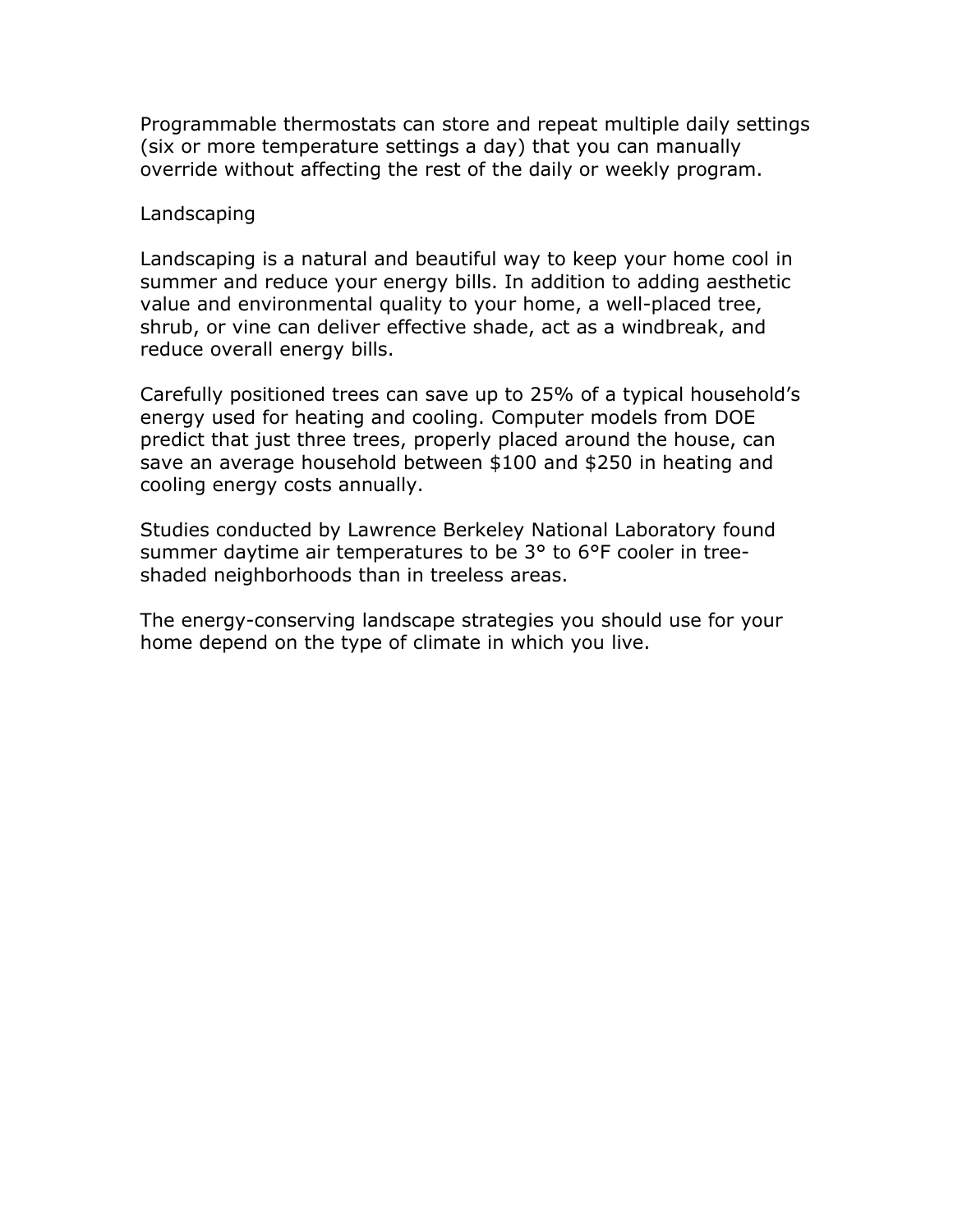### **Water Heating**

Water heating is the third largest energy expense in your home. It typically accounts for about 16% of your utility bill. There are four ways to cut your water heating bills: use less hot water, turn down the thermostat on your water heater, insulate your water heater, or buy a new, more efficient water heater.

A family of four, each showering for 5 minutes a day, uses 700 gallons of water a week; this is enough for a 3-year supply of drinking water for one person. You can cut that amount in half simply by using lowflow aerating showerheads and faucets.

## **Water Heating Tips**

• Install aerating, low-flow faucets and showerheads.

• Repair leaky faucets promptly; a leaky faucet wastes gallons of water in a short period of time.

• Lower the thermostat on your water heater; water heaters sometimes come from the factory with high temperature settings, but a setting of 120°F provides comfortable hot water for most uses.

• Take more showers than baths. Bathing uses the most hot water in the average household. You use 15–25 gallons of hot water for a bath, but less than 10 gallons during a 5-minute shower.

• Insulate your electric hot-water storage tank, but be careful not to cover the thermostat. Follow the manufacturer's recommendations.

• Insulate your natural gas or oil hotwater storage tank, but be careful not to cover the water heater's top, bottom, thermostat, or burner compartment. Follow the manufacturer's recommendations; when in doubt, get professional help.

• Insulate the first 6 feet of the hot and cold water pipes connected to the water heater.

• If you are in the market for a new dishwasher or clothes washer, consider buying an efficient, water-saving model to reduce hot water use.

• Install heat traps on the hot and cold pipes at the water heater to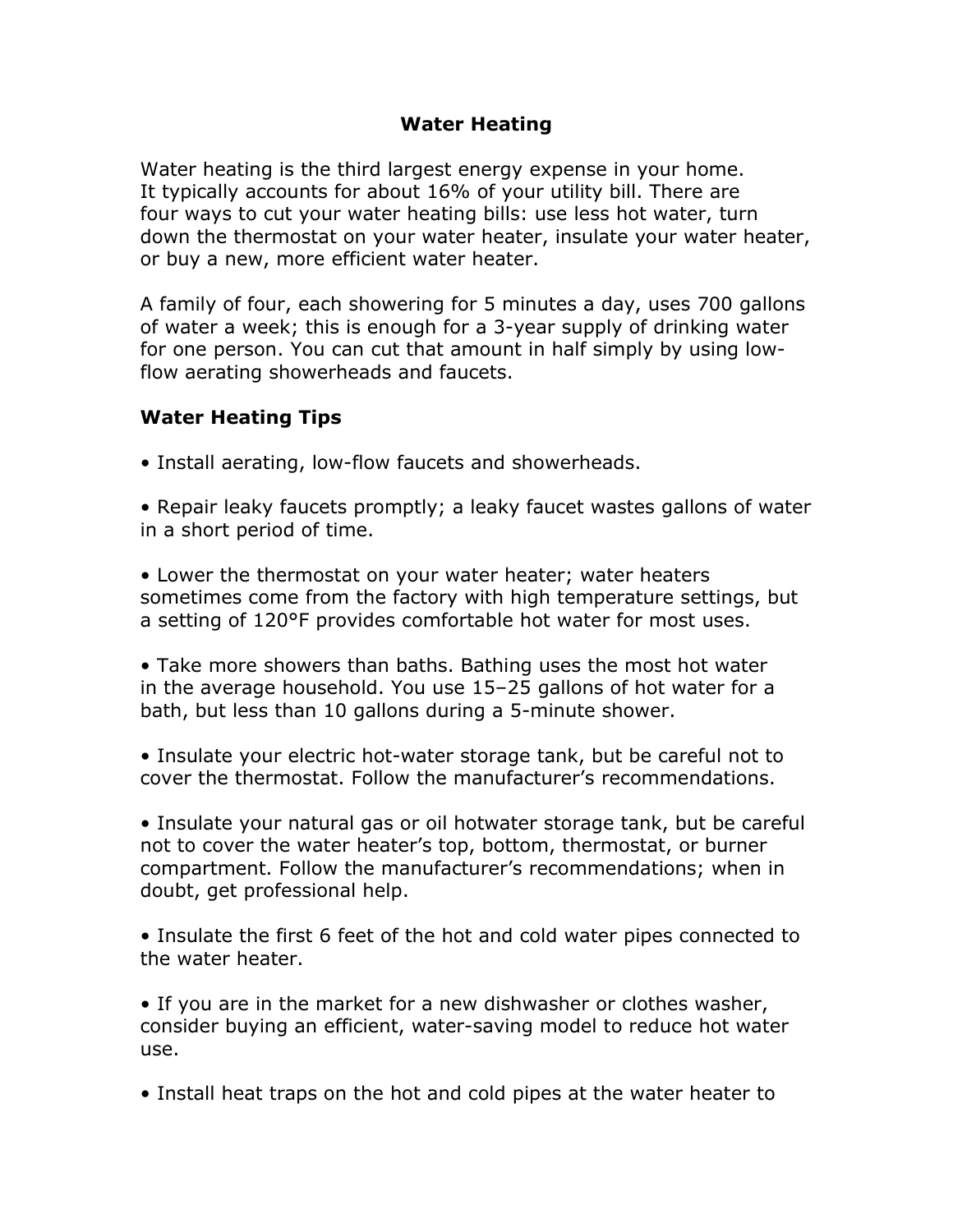prevent heat loss. Some new water heaters have built-in heat traps.

• Drain a quart of water from your water tank every 3 months to remove sediment that impedes heat transfer and lowers the efficiency of your heater. The type of water tank you have determines the steps to take, so follow the manufacturer's advice.

• Although most water heaters last 10– 15 years, it's best to start shopping for a new one if yours is more than 7 yearsold. Doing some research before your heater fails will enable you to select one that most appropriately meets your needs.

## **Long-Term Savings Tips**

• Buy a new energy-efficient water heater. While it may cost more initially than a standard water heater, the energy savings will continue during the lifetime of the appliance. If your current water heater is electric, consider switching to a natural gas water heater if gas is available.

• Consider installing a drain water waste heat recovery system. A recent DOE study showed energy savings of 25% to about 30% for water heating using such a system.

• Consider demand or tankless water heaters. Researchers have found savings can be as much as 34% compared with a standard electric storage tank water heater.

If you heat water with electricity, have high electric rates, and have an unshaded, south-facing location (such as a roof) on your property, consider installing a solar water heater. The solar units are environmentally friendly and can now be installed on your roof to blend with the architecture of your house. More than 1.5 million homes and businesses in the United States have invested in solar water heating systems, and surveys indicate over 94% of these customers consider the systems a good investment. Solar water heating systems are also good for the environment. Solar water heaters avoid the harmful greenhouse gas emissions associated with electricity production. During a 20- year period, one solar water heater can avoid over 50 tons of carbon dioxide emissions. When shopping for a solar water heater, look for systems certified by the Solar Rating and Certification Corporation or the Florida Solar Energy Center.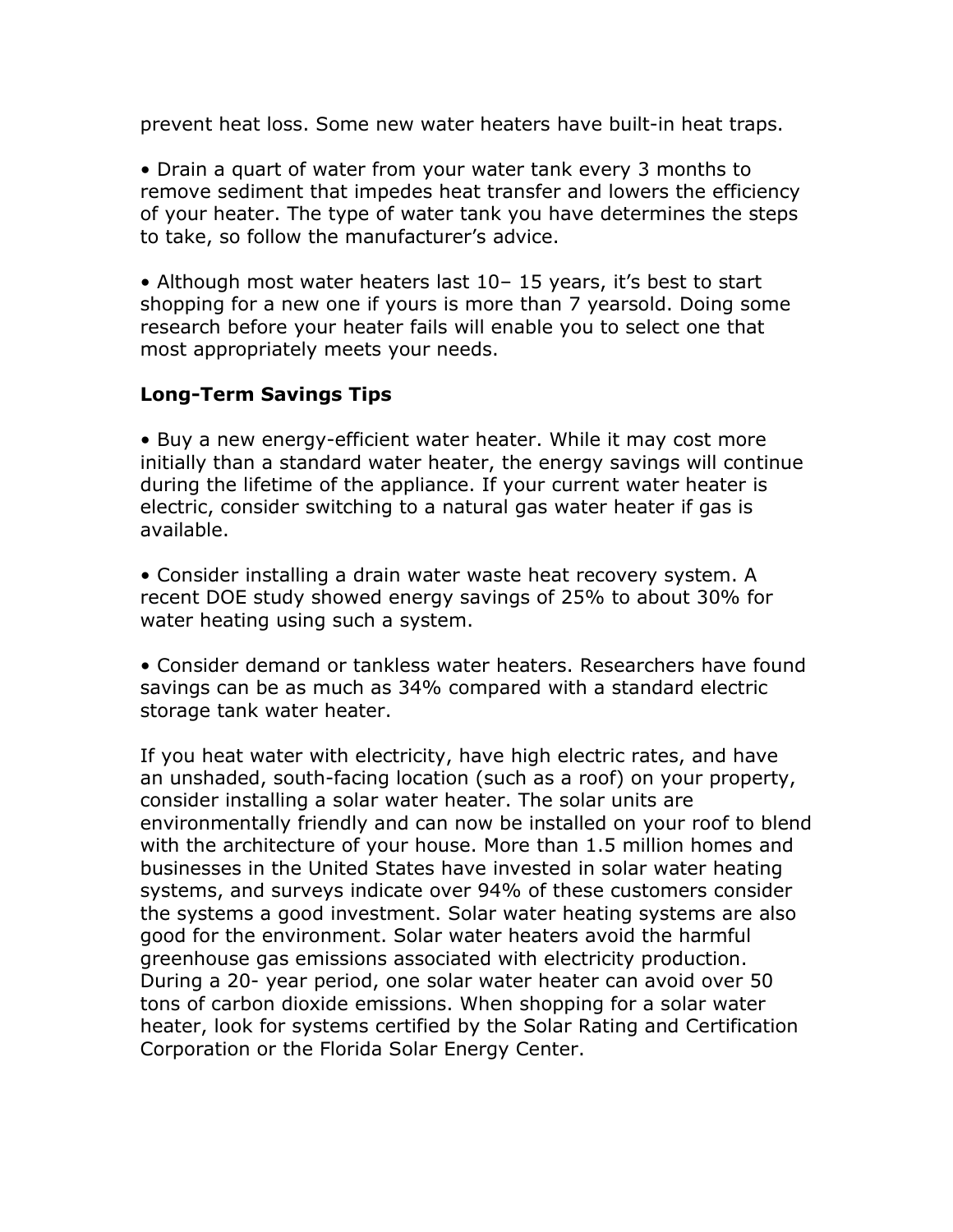#### **Windows**

Windows can be one of your home's most attractive features. Windows provide views, daylighting, ventilation, and solar heating in the winter.

Unfortunately, they can also account for 10% to 25% of your heating bill. During the summer, sunny windows make your air conditioner work two to three times harder. If you live in the Sun Belt, look into new solar control spectrally selective windows, which can cut the cooling load by more than half.

If your home has single-pane windows, as almost half of U.S. homes do, consider replacing them. New doublepane windows with highperformance glass (e.g., low-e or spectrally selective) are available on the market. In colder climates, select windows that are gas filled with low emissivity (low-e) coatings on the glass to reduce heat loss. In warmer climates, select windows with spectrally selective coatings to reduce heat gain. If you are building a new home, you can offset some of the cost of installing more efficient windows because doing so allows you to buy smaller, less expensive heating and cooling equipment.

If you decide not to replace your windows, the simpler, less costly measures listed below can improve their performance.

## **Cold-Climate Window Tips**

• You can use a heavy-duty, clear plastic sheet on a frame or tape clear plastic film to the inside of your window frames during the cold winter months. Remember, the plastic must be sealed tightly to the frame to help reduce infiltration.

• Install tight-fitting, insulating window shades on windows that feel drafty after weatherizing.

• Close your curtains and shades at night; open them during the day.

• Keep windows on the south side of your house clean to let in the winter sun.

• Install exterior or interior storm windows; storm windows can reduce heat loss through the windows by 25% to 50%. Storm windows should have weatherstripping at all moveable joints; be made of strong, durable materials; and have interlocking or overlapping joints. Low-e